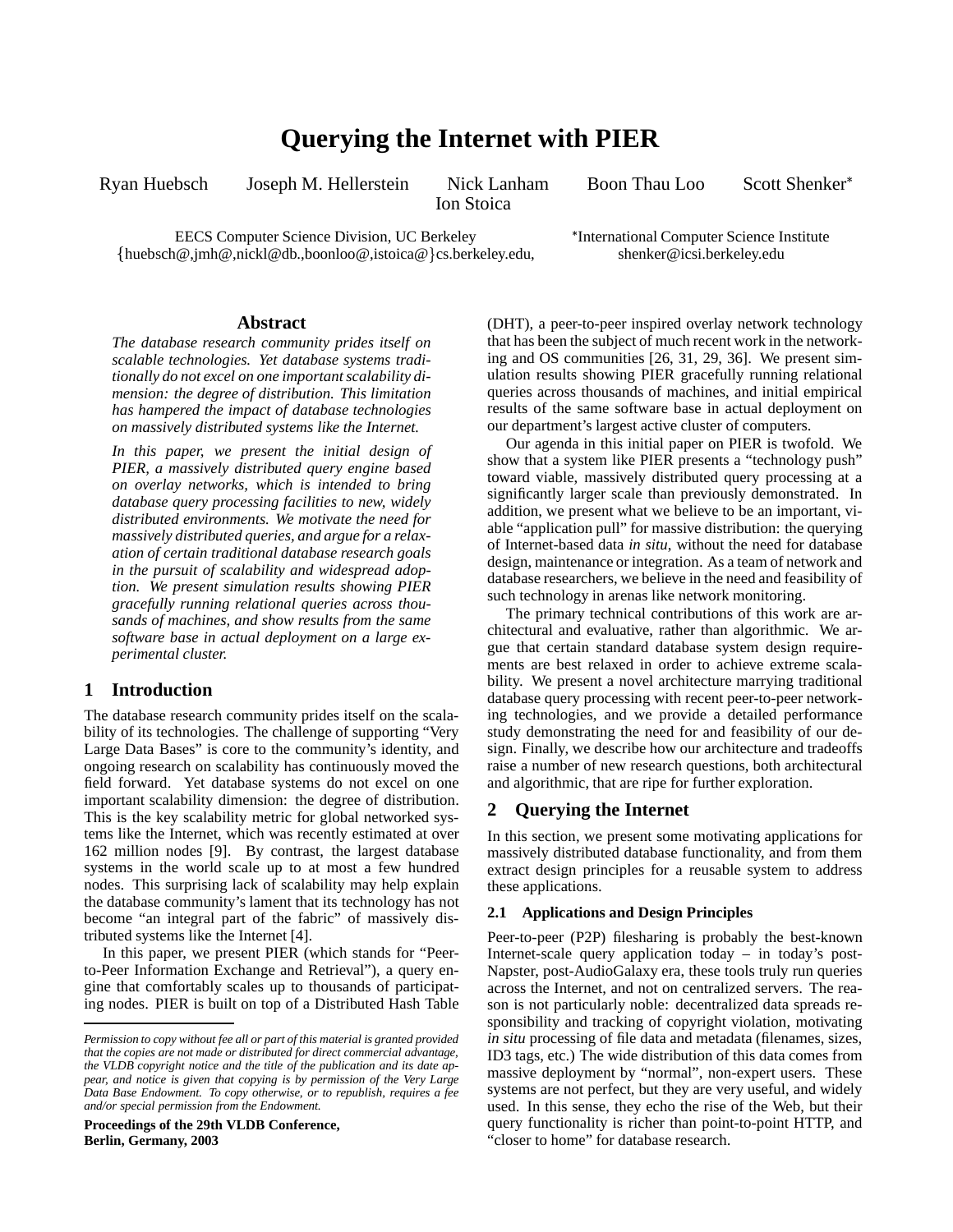We believe there are many more natural (and legal) applications for *in situ* distributed querying, where data is generated in a standard way in many locations, and is not amenable to centralized, "warehouse"-type solutions. Warehousing can be unattractive for many reasons. First, warehouses are best suited for historical analysis; some applications prefer live data. Second, warehouses can be expensive to administer, requiring a data center with sufficient storage and bandwidth to scale. Finally, socio-political concerns may discourage warehouses – with their centralized control and responsibility – when distributed query solutions are available.

An application category of particular interest to us is widespread *network monitoring*. Network protocols like IP, SMTP, and HTTP tend to have standard data representations, and also have widespread server implementations that could plausibly participate in "wrapping" the data for useful distributed query processing.

As a concrete example, we discuss the problem of network intrusion detection. Network behaviors can be categorized by "fingerprints", which may be based on many kinds of data: sequences of port accesses (e.g., to detect port scanners), port numbers and packet contents (for buffer-overrun attacks or web robots,) or application-level information on content (for email spam). An intrusion is often hard to detect quickly except by comparing its "fingerprint" to other recently experienced attacks. We believe that many standard network servers (e.g., mail servers, web servers, remote shells, etc.) and applications (e.g., mail clients, calendar programs, web browsers, etc.) could bundle fingerprint-generating wrappers to optionally participate in distributed intrusion detection.

PIER provides a way to flexibly and scalably share and query this fingerprint information. Each attacked node can publish the fingerprint of each attack into PIER's distributed index, where it will persist for some period before "aging out" (Section 3.2.3). To determine the threat level, organizations can then periodically query the system to see which fingerprints are similar, how many reports exist, etc.

For example, in order to find compromised nodes on the network, it may be useful to use multiple fingerprintwrappers to identify multiple kinds of "intrusions" from a single domain – e.g., to identify unrestricted email gateways (often a channel for spam) running in the same subnet as a web robot (which may be crawling for email addresses): SELECT S. source

```
FROM spamGateways AS S, robots AS R
WHERE S.smtpGWDomain
        = R.clientDomain;
```
In a more general environment, a summary of widespread attacks can be a simple aggregation query over a single fingerprint table:

```
ELECT I.fingerprint, count(*) AS cnt
  FROM intrusions I
GROUP BY I.fingerprint
HAVING cnt > 10;
```
Organizations may treat some reporters as more useful or reliable than others, and therefore may want to weigh results according to their own stored judgment of reputations. This can be easily accomplished with the following query: SELECT I.fingerprint,

```
count(*) * sum(R.weight) AS wcnt
 FROM intrusions I, reputation R
 WHERE R.address = I.address
GROUP BY I.fingerprint
HAVING wcnt > 10;
```
We choose intrusion detection examples because we expect many people would willingly set their servers to "opt in" to a communal system to improve security<sup>1</sup>. However, many analogous examples can be constructed using standard network tools available today. For example, network tools like tcpdump can be used to generate traces of packet headers, supporting queries on bandwidth utilization by source, by port, etc. Beyond the analysis of packet headers (which are arguably "metadata"), intrusion detection tools like Snort [28] can take a packet stream and generate signatures much like those described above, by examining both packet headers and the data "payloads" that they carry. Tools like TBIT [24] can be used to support queries about the deployment of different software versions (TBIT reports on TCP implementations); this can be useful for doing "public health" risk assessment and treatment planning when security holes are identified in certain software packages. Query applications outside of networking are also plausible, including resource discovery, deep web crawling and searching, text search, etc.

We intend for PIER to be a flexible framework for a wide variety of applications – especially in experimental settings where the development and tuning of an application-specific system is not yet merited. We are interested in both the design and utility of such a general-purpose system – our goal is both to develop and improve PIER, and to use it for networking research.

### **2.2 Relaxed Design Principles for Scaling**

The notion of a database system carries with it a number of traditional assumptions that present significant, perhaps insurmountable barriers to massive distribution. A key to the scalability of PIER is our willingness to relax our adherence to database tradition in order to overcome these barriers. Based on the discussion above, we identify four design principles that will guide our attempt to scale significantly:

### **a) Relaxed Consistency**

While transactional consistency is a cornerstone of database functionality, conventional wisdom states that ACID transactions severely limit the scalability and availability of distributed databases. ACID transactions are certainly not used in any massively distributed systems on the Internet today. Brewer neatly codifies the issue in his "CAP Conjecture" [11] which states that a distributed data system can enjoy only two out of three of the following properties: Consistency, Availability, and tolerance of network Partitions. He notes that distributed databases always choose "C", and sacrifice "A" in the face of "P". By contrast, we want our system to become part of the "integral fabric" of the Internet – thus it must be highly available, and work on whatever subset of the network is reachable. In the absence of transactional consistency, we will have to provide best-effort results, and measure them using looser notions of correctness, e.g., precision and recall.

# **b) Organic Scaling**

Like most Internet applications, we want our system's scalability to grow organically with the degree of deployment; this degree will vary over time, and differ across applications of the underlying technology. This means that we must avoid

<sup>&</sup>lt;sup>1</sup>The sharing of such data can be made even more attractive by integrating anonymization technologies, as surveyed in e.g. [7].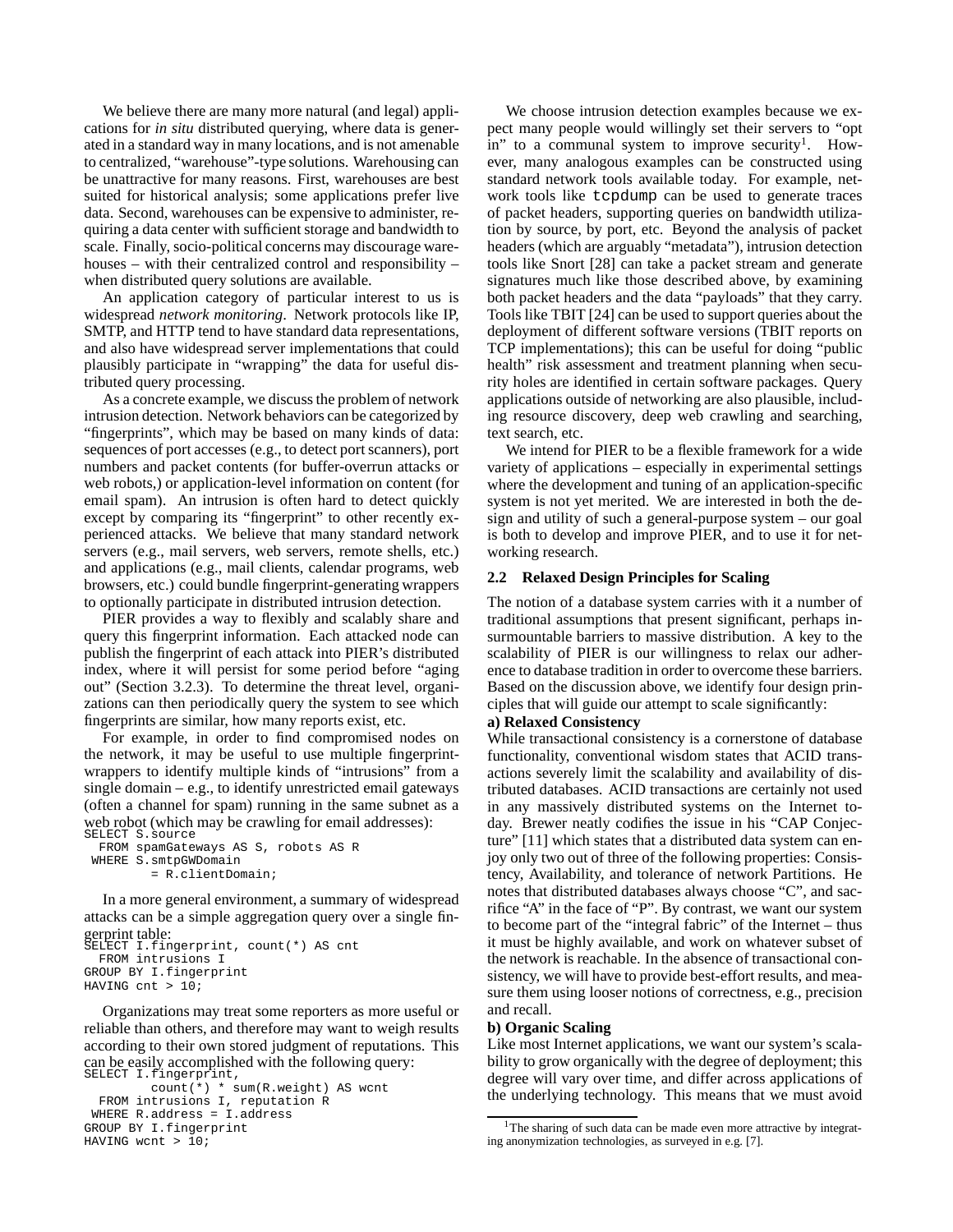architectures that require *a priori* allocation of a data center, and financial plans to equip and staff such a facility. The need for organic scaling is where we intersect with the current enthusiasm for P2P systems. We do not specifically target the usual P2P environment of end-user PCs connected by modems, but we do believe that any widely distributed technology – even if it is intended to run on fairly robust gateway machines – needs to scale in this organic fashion.

### **c) Natural Habitats for Data**

One main barrier to the widespread use of databases is the need to load data into a database, where it can only be accessed via database interfaces and tools. For widespread adoption, we require data to remain in its "natural habitat" – typically a file system, or perhaps a live feed from a process. "Wrappers" or "gateways" must be provided to extract information from the data for use by a structured query system. While this extracted information may be temporarily copied into the query system's storage space, the data of record must be expected to remain in its natural habitat.

### **d) Standard Schemas via Grassroots Software**

An additional challenge to the use of databases – or even structured data wrappers – is the need for thousands of users to design *and integrate* their disparate schemas. These are daunting semantic problems, and could easily prevent average users from adopting database technology – again frustrating the database community's hopes of being woven into the fabric of the Internet. Certainly networking researchers would like to sidestep these issues! Fortunately, there is a quite natural pathway for structured queries to "infect" Internet technology: the information produced by popular software. As argued above, local network monitoring tools like Snort, TBIT and even tcpdump provide ready-made "schemas", and – by nature of being relatively widespread – are *de facto* standards. Moreover, thousands or millions of users deploy copies of the same application and server software packages, and one might expect that such software will become increasingly open about reporting its properties – especially in the wake of events like the "SQL Slammer" (Sapphire) attack in January, 2003. The ability to stitch local analysis tools and reporting mechanisms into a shared global monitoring facility is both semantically feasible and extremely desirable.

Of course we do not suggest that research on widespread (peer-to-peer) schema design and data integration is incompatible with our research agenda; on the contrary, solutions to these challenges only increase the potential impact of our work. However, we do argue that massively distributed database research can and should proceed without waiting for breakthroughs on the semantic front.

# **3 PIER Architecture**

Given this motivation, we present our design, implementation and study of PIER, a database-style query engine intended for querying the Internet. PIER is a three-tier system as shown in Figure 1. Applications interact with the PIER Query Processor (QP), which utilizes an underlying DHT. An instance of each DHT and PIER component is run on each participating node.

### **3.1 Distributed Hash Tables (DHTs)**

The term "DHT" is a catch-all for a set of schemes sharing certain design goals ([26, 31, 29, 36], etc.); we will see an ex-



Figure 1: PIER Architecture

ample shortly in Section 3.1.1. As the name implies, a DHT provides a hash table abstraction over multiple distributed compute nodes. Each node in a DHT can store data items, and each data item is identified by a unique *key*. At the heart of a DHT is an *overlay routing* scheme that delivers requests for a given key to the node currently responsible for that key. This is done without any global knowledge – or permanent assignment – of the mapping of keys to machines. Routing proceeds in a multi-hop fashion; each node maintains only a small set of neighbors, and routes messages to the neighbor that is in some sense "nearest" to the correct destination.

DHTs provide strong theoretical bounds on both the number of hops required to route a key request to the correct destination, and the number of maintenance messages required to manage the arrival or departure of a node from the network. By contrast, early work on P2P routing used "unstructured", heuristic schemes like those of Gnutella and KaZaA, which provide no such guarantees: they can have high routing costs, or even fail to locate a key that is indeed available somewhere in the network.

In addition to having attractive formal properties, DHTs are becoming increasingly practical for serious use. They have received intense engineering scrutiny recently, with significant effort expended to make the theoretical designs practical and robust.

### **3.1.1 Content Addressable Network (CAN)**

PIER currently implements a particular realization of DHTs, called a Content Addressable Network [26]. CAN is based on a logical  $d$ -dimensional Cartesian coordinate space, which is partitioned into hyper-rectangles, called zones. Each node in the system is responsible for a zone, and a node is identified by the boundaries of its zone. A key is hashed to a point in the coordinate space, and it is stored at the node whose zone contains the point's coordinates<sup>2</sup>. Figure 2(a) shows a 2-dimensional  $[0, 16] \times [0, 16]$  CAN with five nodes.

Each node maintains a routing table of all its neighbors in the coordinate space. Two nodes are neighbors in a plane if their zones share a hyper-plane with dimension  $d-1$ . The lookup operation is implemented by forwarding the message along a path that approximates the straight line in the coordinate space from the sender to the node storing the key.

 $2$ To map a unidimensional key into the CAN identifier space, we typically use  $d$  separate hash functions, one for each CAN dimension.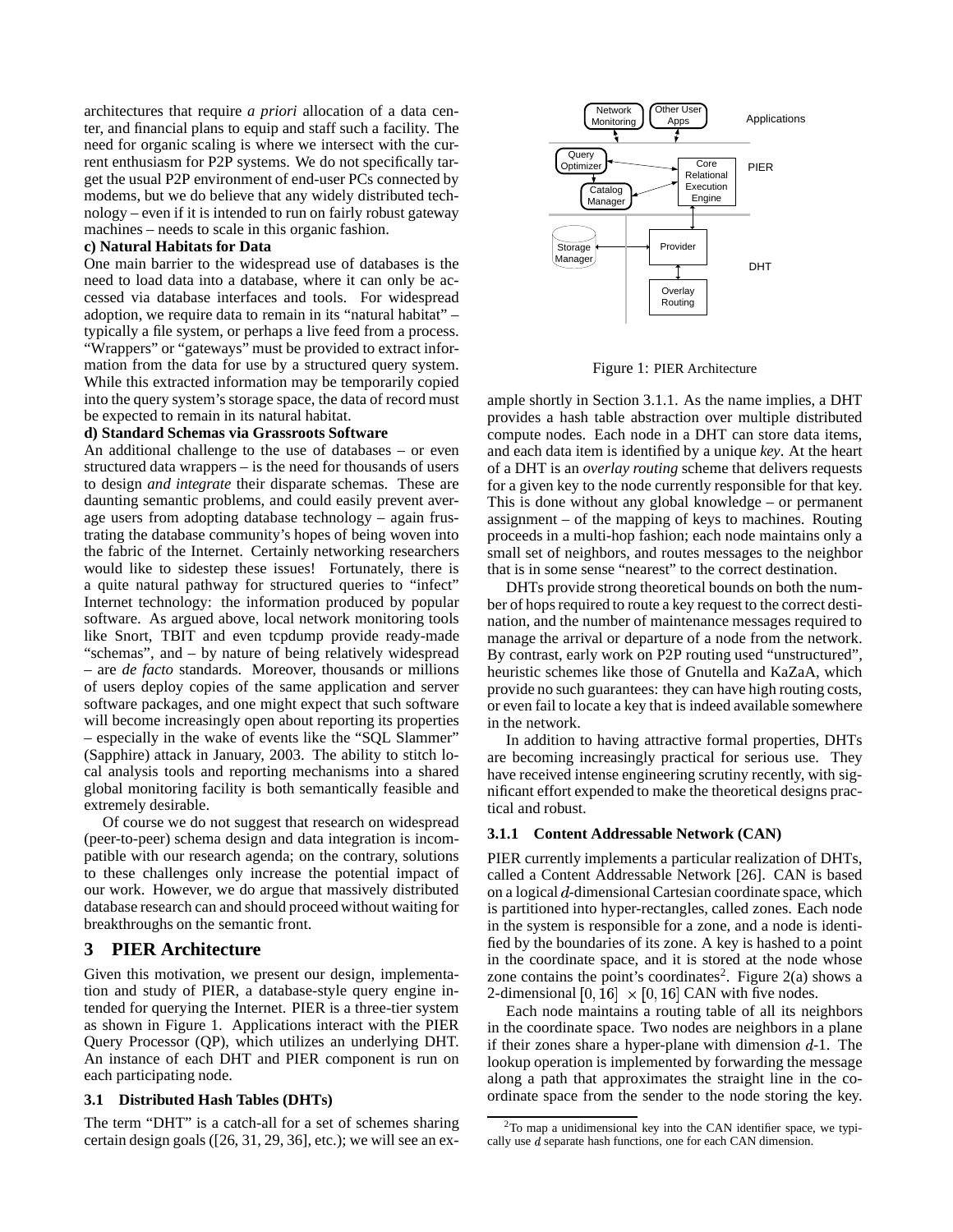

Figure 2: (a) A 2-dimensional  $[0, 16] \times [0, 16]$  CAN with five nodes; the zone owned by each node is represented by its bottomleft and the top-right coordinates. (b) An example of a lookup for key  $(15, 14)$  initiated by node owning the zone  $((0, 0), (8, 8))$ .

| $lookup(key) \rightarrow ipaddr$ |  |
|----------------------------------|--|
| join(landmark)                   |  |
| leave()                          |  |
| locationMapChange()              |  |
|                                  |  |

Table 1: Routing Layer API

Figure 2(b) shows the path followed by the lookup for key  $(15, 14)$ . Each node maintains  $O(d)$  state, and the average number of hops traversed by a message is  $\frac{d}{4} n^{1/d}$ , where *n* is the number of nodes in the system (see  $[2\overrightarrow{6}]$  for details). We have chosen  $d = 4$  in our simulations and experiments, leading to a growth behavior of  $n^{\frac{1}{4}}$ . However, this growth can be reduced to logarithmic by setting  $d = \log n$  or using a different DHT design [31, 29, 36]. Thus, the scalability results we show here could be improved yet further via another DHT.

### **3.2 DHT Design**

There is active debate within the DHT research community as to how to best factor DHT functionality into subsidiary components. In this paper we have chosen one particular split, which we present here. We expect that we can adapt our design to "conventional wisdom" as it accrues in the DHT community. As a validation exercise, we also deployed PIER over a competing DHT design called Chord [31], which required a fairly minimal integration effort.

### **3.2.1 Routing Layer**

As mentioned in Section 3.1, the core of the DHT is the dynamic content routing layer, which maps a key into the IP address of the node currently responsible for that key. The API for this layer is small and simple, providing just three functions and one callback as shown in Table 1.

lookup is an asynchronous function which will issue a callback when the node has been located<sup>3</sup>. The mapping between keys and nodes is constantly changing as nodes enter and leave the network. The locationMapChange callback is provided to notify higher levels asynchronously when the set of keys mapped locally has changed.

The join and leave calls provide for creating a new overlay network, attaching to an existing network, and grace-

| store(key, item)                  |  |  |  |
|-----------------------------------|--|--|--|
| retrieve (key) $\rightarrow$ item |  |  |  |
| remove(key)                       |  |  |  |

Table 2: Storage Manager API

| $get(namespace, resourceID) \rightarrow item$ |  |  |  |  |
|-----------------------------------------------|--|--|--|--|
| put (namespace, resourceID, instanceID,       |  |  |  |  |
| item, lifetime)                               |  |  |  |  |
| renew(namespace, resourceID, instanceID,      |  |  |  |  |
| item, lifetime) $\rightarrow$ bool            |  |  |  |  |
| multicast(namespace, resourceID, item)        |  |  |  |  |
| $\ell$ scan(namespace) $\rightarrow$ iterator |  |  |  |  |
| $newData(name) \rightarrow item$              |  |  |  |  |

Table 3: Provider API

fully leaving the network. For pre-existing networks, the join method simply requires the socket address of any node already in the network (or NULL to start a new network). For popular networks, it is assumed that there would be a list of landmarks in a well known location (a la www.napigator. com).

It is important to note that locality in the key space does not guarantee locality in the network, although some proposed algorithms do try to minimize network distance for nearby keys. We return to this issue in Section 7.

#### **3.2.2 Storage Manager**

The storage manager is responsible for the temporary storage of DHT-based data while the node is connected to the network. The API for this layer is shown in Table 2. The API is designed to be easily realized via standard main-memory data structures, a disk-based indexing package like Berkeley DB [22], or simply a filesystem. All we expect of the storage manager is to provide performance that is reasonably efficient relative to network bottlenecks. The data in the DHT is distributed among many machines, and in many applications each machine will store a relatively small amount of queryable information. (This is even true for filesharing, for example, with respect to the index of filenames that gets queried). For simplicity in our early work, we use a mainmemory storage manager. The modularity of the overall design allows for more complex and scalable storage managers to be used as required.

#### **3.2.3 Provider**

The provider is responsible for tying the routing layer and storage manager together while providing a useful interface to applications. The complete API is shown in Table 3.

Before describing the API, some notes on our DHT naming scheme are appropriate. Each object in the DHT has a namespace, resourceID, and instanceID. The namespace and resourceID are used to calculate the DHT key, via a hash function. The namespace identifies the application or group an object belongs to; for query processing each namespace corresponds to a relation. Namespaces do not need to be predefined, they are created implicitly when the first item is put and destroyed when the last item expires (as described below). The resourceID is generally intended to be a value that

<sup>&</sup>lt;sup>3</sup>If the key maps to the local node, then the lookup call is synchronous, returning true immediately with no callback.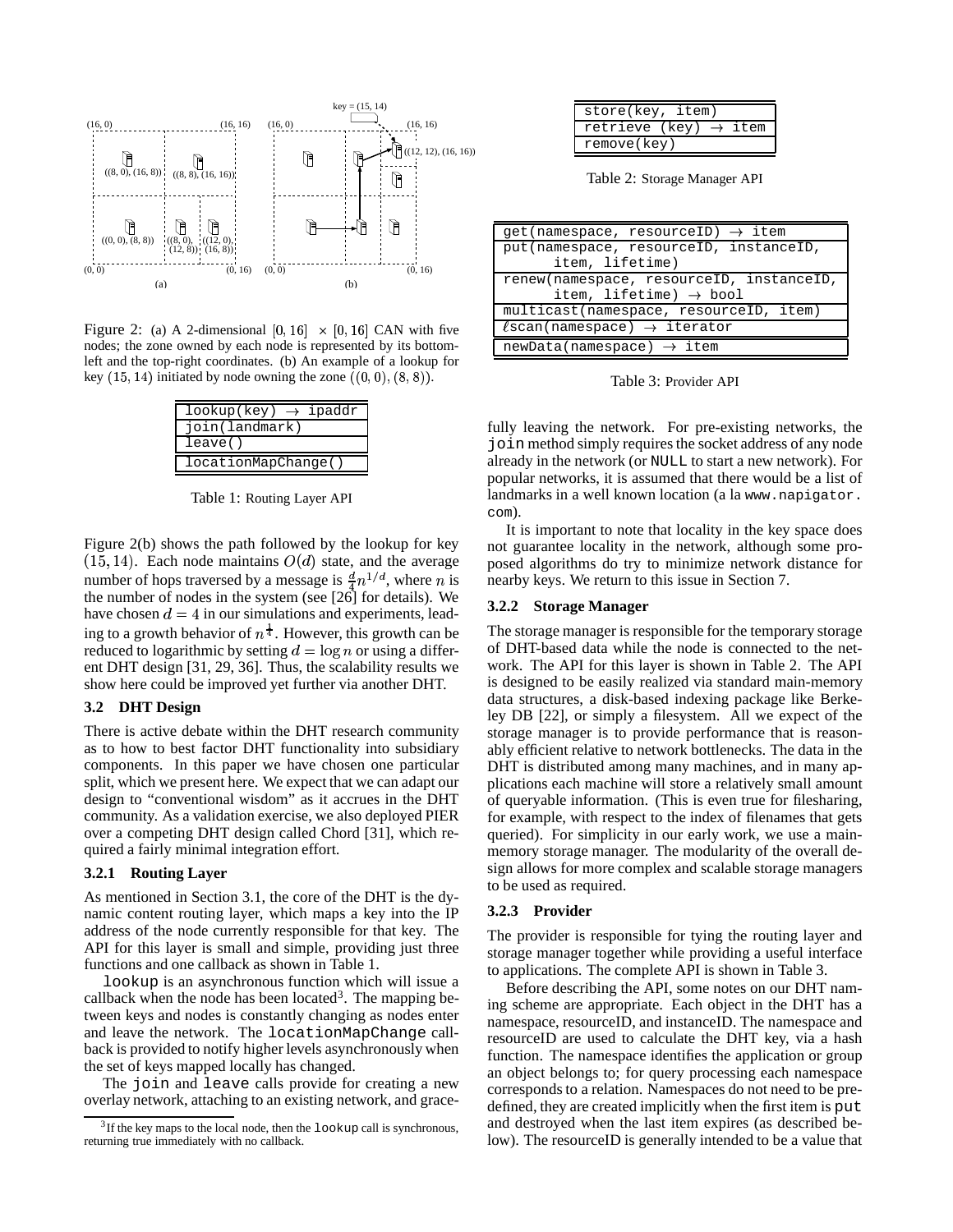carries some semantic meaning about the object. Our query processor by default assigns the resourceID to be the value of the primary key for base tuples, although any attribute (or combination) could be used for this purpose. Items with the same namespace and resourceID will have the same key and thus map to the same node. The instanceID is an integer randomly assigned by the user application, which serves to allow the storage manager to separate items with the same namespace and resourceID (which can occur when items are not stored based on the primary key). The put and get calls are based directly on this naming scheme. Note that – as with most indexes – get is key-based, not instance-based, and therefore may return multiple items.

In order to adhere to our principle of "relaxed consistency", PIER uses the common Internet approach of *soft state* to achieve reliability and limit overheads in the face of frequent failures or disconnections [8]. This is the purpose of the "lifetime" argument of the put call – it gives the DHT a bound on how long it should store the item after receipt. Each producer of data can also periodically invoke the renew call to keep their information live for as long as they like. If a data item is not refreshed within the lifetime, then the item is deleted from the DHT on the responsible node. Thus, when a node fails or is disconnected, DHT entries are lost. However, these entries will be restored to the system as soon as the node re-sends that information when renewing.

To run a query, PIER attempts to contact the nodes that hold data in a particular namespace. A multicast communication primitive is used by the provider for this purpose [18]. The provider supports scan access to all the data stored locally on the node through the  $\ell$ scan iterator. When run in parallel on all nodes serving a particular namespace, this serves the purpose of scanning a relation. Finally the provider supports the newData callback to the application to inform it when a new data item has arrived in a particular namespace.

### **3.3 QP Overview**

The PIER Query Processor is a "boxes-and-arrows" dataflow engine, supporting the simultaneous execution of multiple operators that can be pipelined together to form traditional query plans. In our initial prototype, we started by implementing operators for selection, projection, distributed joins, grouping, and aggregation.

Unlike many traditional databases, we do not employ an iterator model to link operators together [13]. Instead operators produce results as quickly as possible (push) and enqueue the data for the next operator (pull). This intermediate queue is capable of hiding much of the network latency when data must be moved to another site. Since networking is such a fundamental aspect of our design, we chose not to encapsulate it away as in Volcano [12].

We intend in the future to add additional functionality to PIER's query processor, including system catalogs, an extensible operator interface, and declarative query parsing and optimization. Note that such additional modules are complementary to the query processor itself: a parser and optimizer will be layered above the existing query processor $4$ , and the

catalog facility will reuse the DHT and query processor.

Following our "natural habitat" design principle, we do not currently provide facilities within PIER for modifying data managed by wrappers. Currently, we expect wrappers to insert, update, and delete items (or references to items) and tables (namespaces) directly via the DHT interface. Once we add a query parser, it would be fairly simple to provide DDL facilities for PIER to drive these DHT-based data modifications. But even if we did that, the updates would go to the soft state in the DHT, *not* to the wrappers. If the need to provide data-modification callbacks to updatable wrappers becomes important, such facilities could be added.

#### **3.3.1 Data Semantics for PIER Queries**

Given our "relaxed consistency" design principle, we provide a best effort data semantics in PIER that we call a *dilatedreachable snapshot*. First, we define a "reachable snapshot" as the set of data published by reachable nodes at the time the query is sent from the client node. As a practical matter, we are forced to relax reachable snapshot semantics to accommodate the difficulty of global synchronization of clocks and query processing. Instead, we define correct behavior in PIER based on the *arrival* of the query multicast message at reachable nodes: our reference "correct" data set is thus the (slightly time-dilated) union of local snapshots of data published by reachable nodes, where each local snapshot is from the time of query message arrival at that node. For the applications we are considering, this pragmatic asynchrony in snapshots seems acceptable. Of course, our actual query answers may not even provide this level of consistency, because of failures and partitions (published data from a reachable node may be transiently indexed by the DHT at a nowunreachable node), and soft state (the DHT may transiently index data at a reachable node that was published by a nowunreachable node).

# **4 DHT-Based Distributed Joins**

Our join algorithms are adaptations of textbook parallel and distributed schemes, which leverage DHTs whenever possible. This is done both for the software elegance afforded by reuse, and because DHTs provide the underlying Internetlevel scalability we desire. We use DHTs in both of the senses used in the literature – as "content-addressable networks" for routing tuples by value, and as hash tables for storing tuples. In database terms, DHTs can serve as "exchange" mechanisms [12], as hash indexes, and as the hash tables that underlie many parallel join algorithms. DHTs provide these features in the face of a volatile set of participating nodes, a critical feature not available in earlier database work. As we will see below, we also use DHTs to route messages other than tuples, including Bloom Filters.

We have implemented two different binary equi-join algorithms, and two bandwidth-reducing rewrite schemes. We discuss these with respect to relations  $R$  and  $S$ . We assume that the tuples for  $R$  and  $S$  are stored in the DHT in separate namespaces  $N_R$  and  $N_S$ . We note here that PIER also provides a DHT-based temporary table facility for materializing operator output within query plans.

#### **4.1 Core Join Algorithms**

Our most general-purpose equi-join algorithm is a DHTbased version of the pipelining *symmetric hash join* [35], in-

<sup>&</sup>lt;sup>4</sup>This would not be the case if we choose a continuously adaptive scheme like [1], which operates within a query plan. We discuss this further in Section 7.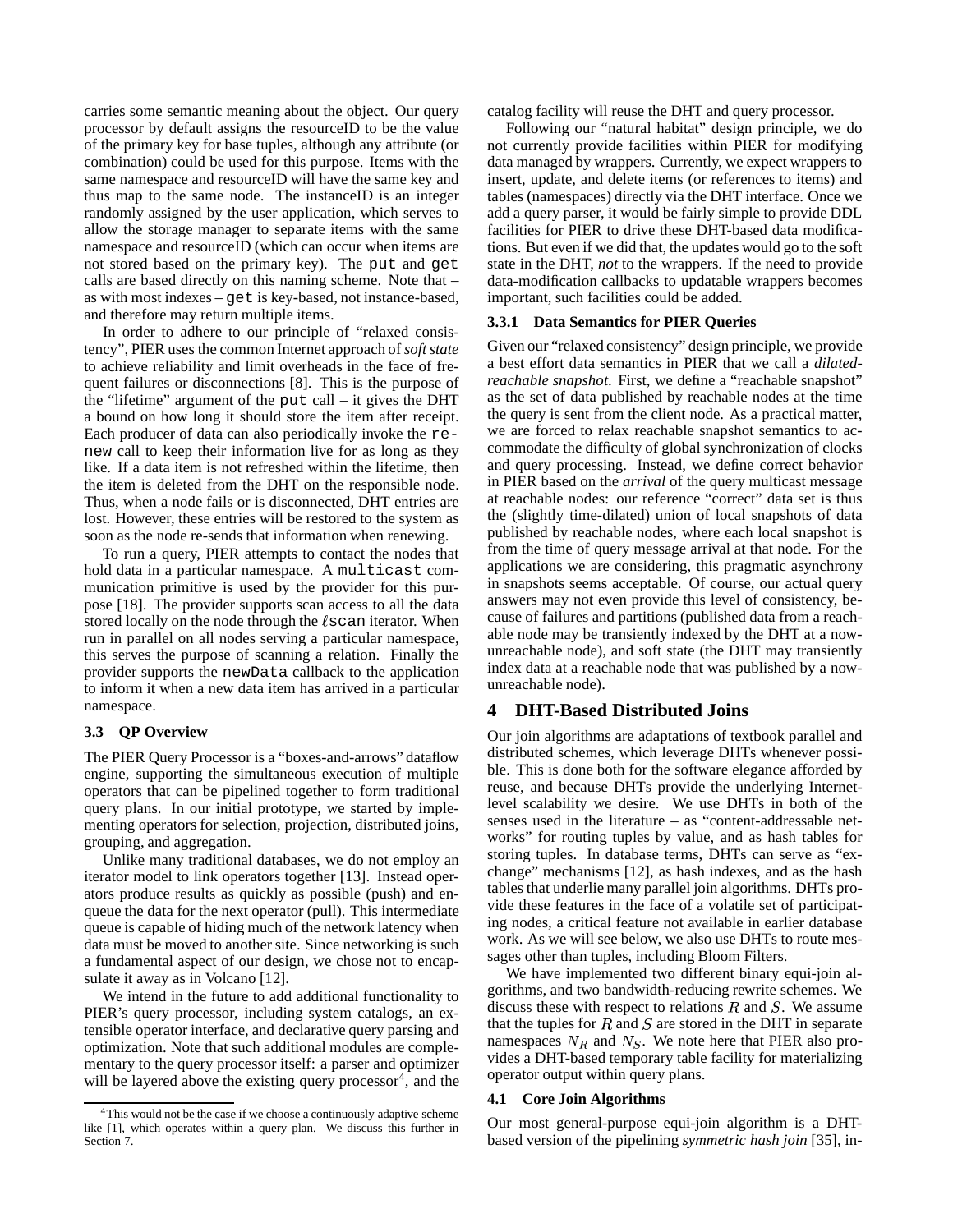terleaving building and probing of hash tables on each input relation. In the DHT context, all data is already hashed by some resourceID, so we speak of *rehashing* a table on the join key. To begin rehashing, each node in  $N_R$  or  $N_S$  performs an  $\ell$  scan to locate each R and S tuple. Each tuple that satisfies all the local selection predicates is copied (with only the relevant columns remaining) and must be put into a new unique DHT namespace,  $N_Q$ . The values for the join attributes are concatenated to form the resourceID for the copy, and all copies are tagged with their source table name.

Probing of hash tables is a local operation that occurs at the nodes in  $N_Q$ , in parallel with building. Each node registers with the DHT to receive a newData callback whenever new data is inserted into the local  $N_Q$  partition. When a tuple arrives, a get to the  $N_Q$  is issued to find matches in the other table; this get is expected to stay local. (If the local DHT key space has been remapped in the interim, the get will return the correct matches at the expense of an additional round trip.). Matches are concatenated to the probe tuple to generate output tuples, which are sent to the next stage in the query (another DHT namespace) or, if they are output tuples, to the initiating site of the query.

The second join algorithm, *Fetch Matches*, is a variant of a traditional distributed join algorithm that works when one of the tables, say  $S$ , is already hashed on the join attributes. In this case,  $N_R$  is  $\ell$  scanned, and for each  $R$  tuple a get is issued for the corresponding  $S$  tuple. Note that local selections on  $S$  do not improve performance – they do not avoid gets for each tuple of  $R$ , and since these gets are done at the DHT layer, PIER's query processor does not have the opportunity to filter the  $S$  tuples at the remote site (recall Figure 1). In short, selections on non-DHT attributes cannot be pushed into the DHT. This is a potential avenue for future streamlining, but such improvements would come at the expense of "dirtying" DHT APIs with PIER-specific features – a design approach we have tried to avoid in our initial implementation. Once the S tuples arrive at the corresponding R tuple's  $\frac{1}{\lambda}$ site, predicates are applied, the concatenation is performed, and results are passed along as above.

### **4.2 Join Rewriting**

Symmetric hash join requires rehashing both tables, and hence can consume a great deal of bandwidth. To alleviate this when possible, we also implemented DHT-based versions of two traditional distributed query rewrite strategies, to try and lower the bandwidth of the symmetric hash join. Our first is a *symmetric semi-join*. In this scheme, we minimize initial communication by locally projecting both  $R$  and S to their resourceIDs and join keys, and performing a symmetric hash join on the two projections. The resulting tuples are pipelined into Fetch Matches joins on each of the tables' resourceIDs. (In our implementation, we actually issue the two joins' fetches in parallel since we know both fetches will succeed, and we concatenate the results to generate the appropriate number of duplicates.)

Our other rewrite strategy uses Bloom joins. First, Bloom Filters are created by each node for each of its local  $R$  and S fragments, and are published into a small temporary DHT namespace for each table. At the sites in the Bloom namespaces, the filters are OR-ed together and then multicast to all nodes storing the opposite table. Following the receipt of a Bloom Filter, a node begins  $\ell$  scanning its corresponding table fragment, but rehashing only those tuples that match the Bloom Filter.

# **5 Validation and Performance Evaluation**

In this section we use analysis, simulations and experiments over a real network to demonstrate PIER.

Traditionally, database scalability is measured in terms of database sizes. In the Internet context, it is also important to take into account the network characteristics and the number of nodes in the system. Even when there are plenty of computation and storage resources, the performance of a system can degrade due to network latency overheads and limited network capacity. Also, although adding more nodes to the system increases the available resources, it can also increase latencies. The increase in latency is an artifact of the DHT scheme we use to route data in PIER (as described in Section 3.1). In particular, with CAN – the DHT scheme we use in our system – a data item that is sent between two arbitrary nodes in the system will traverse  $n^{\frac{1}{4}}$  intermediate nodes on average (though recall that this increase could be reduced to logarithmic through changing the DHT parameters).

To illustrate these impacts on our system's performance we use a variety of metrics, including the maximum inbound traffic at a node, the aggregate traffic in the system, and the time to receive the last or the  $k$ -th result tuple. Finally, since the system answers queries during partial failures, we need to quantify the effects of these failures on query results.

We next present the load and the network characteristics we use to evaluate PIER.

# **5.1 Workload**

In all our tests we use the following simple query as the workload:

```
SELECT R.pkey, S.pkey, R.pad
 FROM R, S
 WHERE R.num1 = S.pkey
  AND R.num2 > constant1
   AND S.num2 > constant2
   AND f(R.num3, S.num3) > constant3
```
Tables R and S are synthetically generated. Unless otherwise specified, R has 10 times more tuples than S, and the attributes for R and S are uniformly distributed. The constants in the predicates are chosen to produce a selectivity of 50%. In addition, the last predicate uses a function  $f(x, y)$ ; since it references both R and S, any query plan must evaluate it after the equi-join. We chose the distribution of the join columns such that 90% of R tuples have one matching join tuple in S (before any other predicates are evaluated) and the remaining 10% have no matching tuple in S. The R.pad attribute is used to ensure that all result tuples are 1 KB in size. Unless otherwise specified, we use the symmetric hash-join strategy to implement the join operation.

### **5.2 Simulation and Experimental Setup**

The simulator and the implementation use the same code base. The simulator allows us to scale up to 10,000 nodes, after which the simulation no longer fits in RAM – a limitation of simulation, not of the PIER architecture itself. The simulator's scalability comes at the expense of ignoring the cross-traffic in the network and the CPU and memory utilizations. We use two topologies in our simulations. The first is a fully connected network where the latency between any two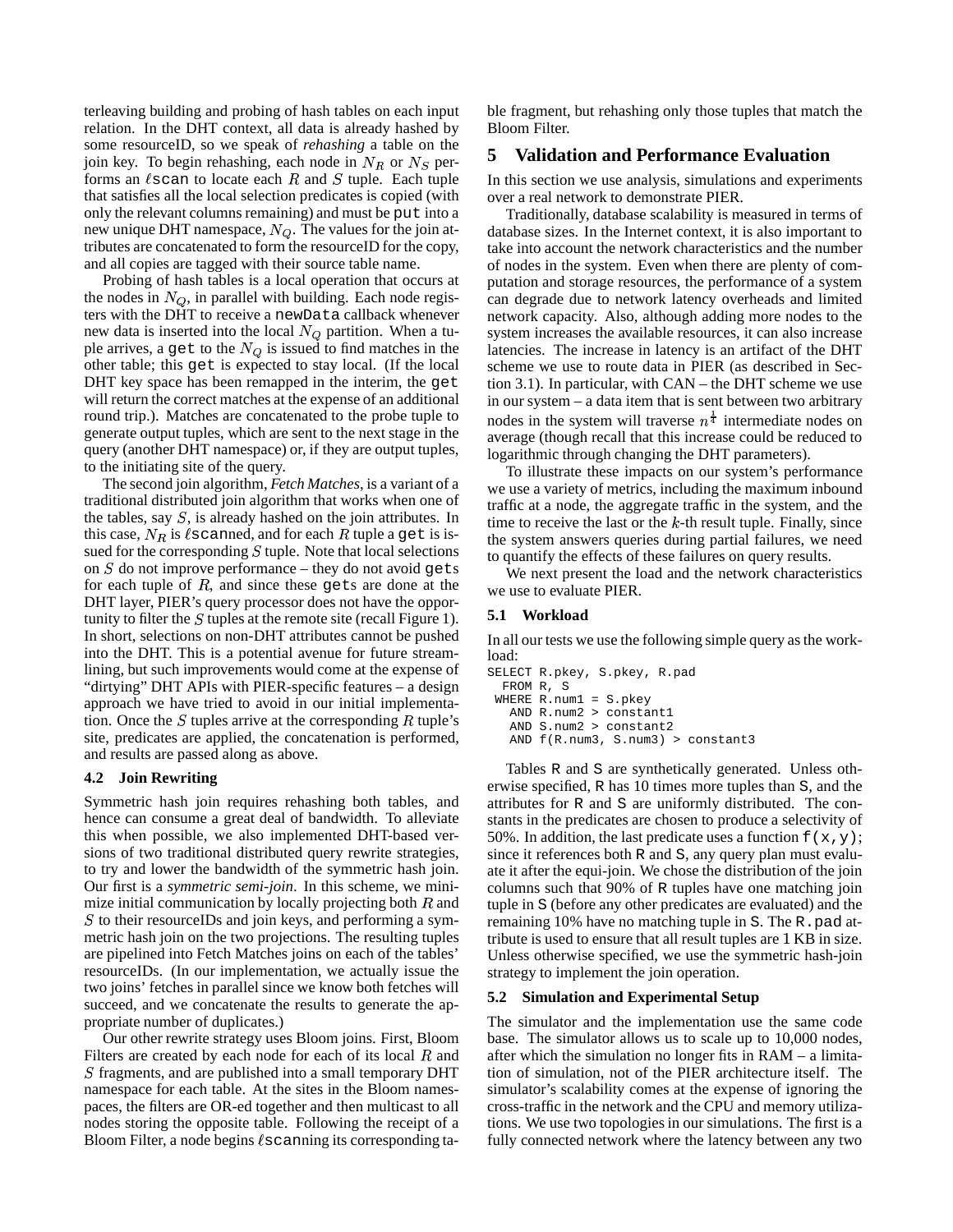nodes is 100 ms and the inbound link capacity of each node is 10 Mbps. This setup corresponds to a system consisting of homogeneous nodes spread throughout the Internet where the network congestion occurs at the last hop. In addition, we use the GT-ITM package [6] to generate a more realistic transit-stub network topology. However, since the fullyconnected topology allows us to simulate larger systems, and since the simulation results on the two topologies are qualitatively similar (as we'll see in Section 5.7), we use the first topology in most of our simulations.

In addition, we make two simplifying assumptions. First, in our evaluation we focus on the bandwidth and latency bottlenecks, and ignore the computation and memory overheads of query processing. Second, we implicitly assume that data changes at a rate higher than the rate of incoming queries. As a result, the data needs to be shipped from source nodes to computation nodes for every query operation.

We also run experiments of PIER deployed (not simulated!) on the largest set of machines we had available to us – a shared cluster of 64 PCs connected by a 1-Gbps network.

All measurements reported in this section are performed after the CAN routing stabilizes, and tables R and S are loaded into the DHT.

#### **5.3 Centralized vs. Distributed Query Processing**

In standard database practice, centralized data warehouses are often preferred over traditional distributed databases. In this section we make a performance case for distributed query processing at the scales of interest to us. Consider the join operation presented in Section 5.1 and assume that tables R and S are distributed among  $n$  nodes, while the join is executed at m "computation" nodes, where  $1 \le m \le n$ .

If there are t bytes of data in toto that passed the selection predicates on R and S, then each of the computation nodes would need to receive  $t/m - t/nm$  data on average. The second term accounts for the small portion of data that is likely to remain local. In our case the selectivity of the predicates on both R and S is 50%, which result in a value of  $t$  of approximately  $1$  GB for a database of  $2$  GB.

When there is only one computation node in a 2048-node network, one would need to provision for a very high link capacity in order to obtain good response times. For instance, even if we are willing to wait one minute for the results, one needs to reserve at least 137 Mbps for the downlink bandwidth, which would be very expensive in practice. We validated these calculation in our simulator, but do not present the data due to space limitations.

### **5.4 Scalability**

One of the most important properties of any distributed system is the ability to scale its performance as the number of nodes increases. In this section, we evaluate the scalability of our system by proportionally increasing the load with the number of nodes.

Consider the query above, where each node is responsible for 1 MB of source data. Figure 3 plots the response time for the 30-th tuple. The value 30 was chosen to be a bit after the first tuple received, and well before the last. We avoid using the first response as a metric here, on the off chance that it is produced locally and does not reflect network limitations. In this scalability experiment we are not interested in the time to receive the last result, because as we increase



Figure 3: Average time to receive the 30-th result tuple when both the size of the network and the load are scaled up. Each data point is averaged over three independent simulations.

the load and network size, we increase the number of results; at some point in that exercise we end up simply measuring the (constant) network capacity of the query site, where all results must arrive.

As shown in Figure 3, when all nodes participate in the computation the performance of the system degrades only by a factor of 4 when the network size and the load increase from two to 10,000 nodes. We are unable to obtain perfect scaling because the number of overlay hops for each lookup increases as the network size increases. This ultimately leads to an increase in the lookup latency. In particular, with our implementation of CAN the lookup length increases with  $n^{1/4}$ , where  $n$  is the number of nodes in the system. Thus, as the number of nodes increases from two to  $10,000$ , the lookup length increases by a factor of about 10. The reason we observe only a factor of 4 degradation in our measurements is that, besides the lookup operation, there is a fixed overhead associated with the join operation<sup>5</sup>. We discuss these overheads in more detail in Section 5.5. Finally, note that the increase in the lookup length could be reduced by choosing a different value for  $d$  in CAN or using a different DHT design.

When the number of computation nodes is kept small by constraining the join namespace  $N_Q$ , the bottleneck moves to the inbound links of the computation nodes, and as a result the performance of the system degrades significantly as the total number of nodes and therefore the load per computation node increases.

In summary, our system scales well as long as the number of computation nodes is large enough to avoid network congestion at those nodes.

#### **5.5 Join Algorithms and Rewrite Strategies**

In this section we evaluate the four join strategies described in Section 6: symmetric hash join, Fetch Matches, symmetric semi-join rewriting, and Bloom Filter rewriting. We consider two simulation scenarios where the bottleneck is the latency or the network capacity. Note that the former case is equivalent to a system in which the network capacity is infinite.

<sup>&</sup>lt;sup>5</sup>For example, the time it takes to send the result tuple back to the join initiator doesn't change as the network size increases.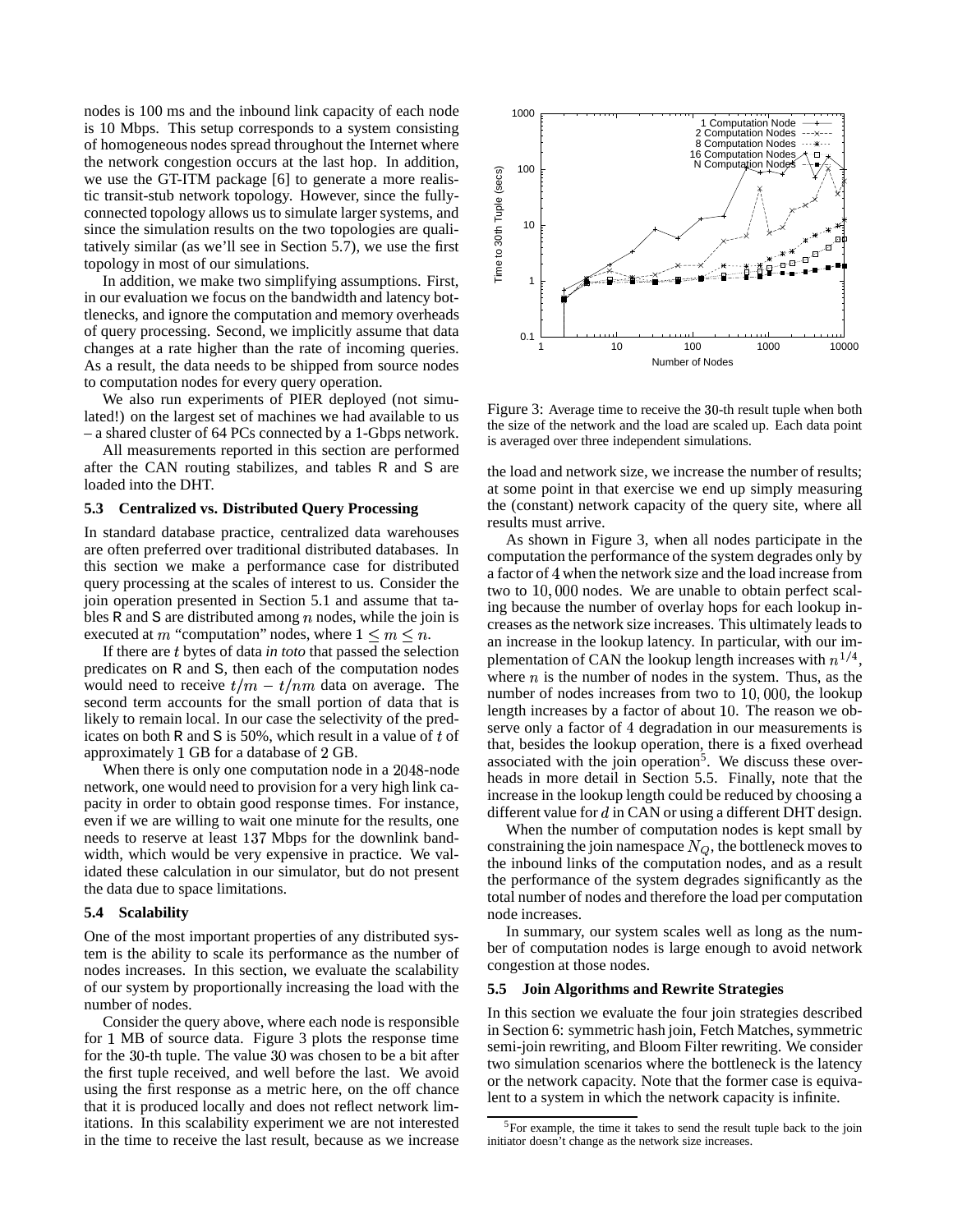| symmetric | Fetch          | symmetric | <b>Bloom</b>       |
|-----------|----------------|-----------|--------------------|
| hash      | <b>Matches</b> | semi-join | <b>Filter</b>      |
| 3.73 sec  | 3.78 sec       | 4.47 sec  | $6.85 \text{ sec}$ |

Table 4: Average time to receive the last result tuple.

#### **5.5.1 Infinite Bandwidth**

To quantify the impact of the propagation delay on these four strategies, we first ignore the bandwidth limitations, and consider only the propagation delay.

Each strategy requires distributing the query instructions to all nodes (a multicast message) and the delivery of the results (direct IP communication between nodes). Table 4 shows the average time measured by the simulator to receive the last result tuple by the query node in a network with  $n = m = 1024$  nodes. We proceed to explain these values analytically.

Recall that the lookup in CAN takes  $n^{\frac{1}{4}}$  hops on average. Since the latency of each hop is 100 ms, the average lookup latency is  $n^{\frac{1}{4}} \times 100 = 0.57$  sec. In contrast, the latency of a direct communication between any two nodes is  $100 \text{ ms.}$ Reference [18] describes the multicast operation, used to distribute the query processing, in detail. Here we only note that in this particular case it takes the multicast roughly 3 sec to reach all nodes in the system. Next, we detail our analysis for each join strategy:

**Symmetric hash join** To rehash the tuples, the DHT must (1) lookup the node responsible for a key, and (2) send the put message directly<sup>6</sup> to that node. Adding the multicast and the latency for delivering the results to the join initiator, we obtain  $3 + 0.57 + 2 * 0.1 = 3.77$  sec, which is close to the simulator's value in Table 4.

**Fetch Matches**. To find a possible matching tuple, the nodes must (1) lookup the address of the node responsible for that tuple, (2) send a request to that node, (3) wait for the reply, and (4) deliver the results. In this scenario there is one CAN lookup and three direct communications. Adding up the costs of all these operations yields  $3 + 0.57 + 3 * 0.1 = 3.87$  sec.

**Symmetric semi-join rewrite**. In this case, the projected tuples are (1) inserted into the network (one CAN lookup plus one direct communication), and (2) a Fetch Matches join is performed over the indexes (one CAN lookup and one direct communication). Thus, we have a total of two CAN lookup operations and four direct communications (including the delivery of results). All these operations account for  $3 + 2 * 0.57 + 4 * 0.1 = 4.54$  sec.

**Bloom Filter rewrite**. Each node creates the local Bloom Filters and sends them to the collectors (one lookup and one direct communication). In turn, the collectors distribute the filters back to the source nodes (one multicast), and the source nodes then perform the rehash for a symmetric hash join (one CAN lookup and one direct communication). Together, in addition to the multicast operation required to distribute the query processing, we have another multicast op-



Figure 4: Aggregate network traffic generated by each join strategy.

eration, two lookup operations, and three direct communications. Adding them up gives us  $2*3+2*0.57+3*0.1 = 7.44$ sec. The reason that this value is larger than the one reported in Table 4 is because in our derivations we have assumed that there is one node that experiences worst case delays when waiting for both multicasts. However, this is very unlikely to happen in practice.

### **5.5.2 Limited Bandwidth**

In this section, we evaluate the performance of the four join strategies in the baseline simulation setup in which the inbound capacity of each node is 10 Mbps. We first measure the network overhead incurred by each join strategy, and then measure the time to receive the last result tuple.

Figure 4 plots the bandwidth requirements for each strategy as a function of the selectivity of the predicate on S. The total size of relations  $R$  and  $S$  is approximately 25 GB, and the system has 1024 nodes.

As expected, the symmetric hash join uses the most network resources since both tables are rehashed. The increase in the total inbound traffic is due to the fact that both the number of tuples of S that are rehashed and the number of results increase with the selectivity of the selection on S. In contrast, the Fetch Matches strategy basically uses a constant amount of network resources because the selection on S cannot be pushed down in the query plan. This means that regardless of how selective the predicate is, the S tuple must still be retrieved and then evaluated against the predicate at the computation node. In the symmetric semi-join rewrite, the second join transfers only those tuples of S and R that match. As a result, the total inbound traffic increases linearly with the selectivity of the predicate on S. Finally, in the Bloom Filter case, as long as the selection on S has low selectivity, the Bloom Filters are able to significantly reduce the rehashing on R, as many R tuples will not have an S tuple to join with. However, as the selectivity of the selection on S increases, the Bloom Filters are no longer effective in eliminating the rehashing of R tuples, and the algorithm starts to perform similar to the symmetric join algorithm.

To evaluate the performance of the four algorithms, in Figure 5 we plot the average time to receive the last result tuple.

 $6M$ ost DHT operations consist of a lookup followed by direct communication. Since these two operations are not atomic, there can be a case where a node continuously fails to contact a node responsible for a certain key, because the node mapping to that key always changes after the lookup is performed. However, this is unlikely to be a problem in practice. The bandwidth savings of not having a large message hop along the overlay network outweighs the small chance of this problem.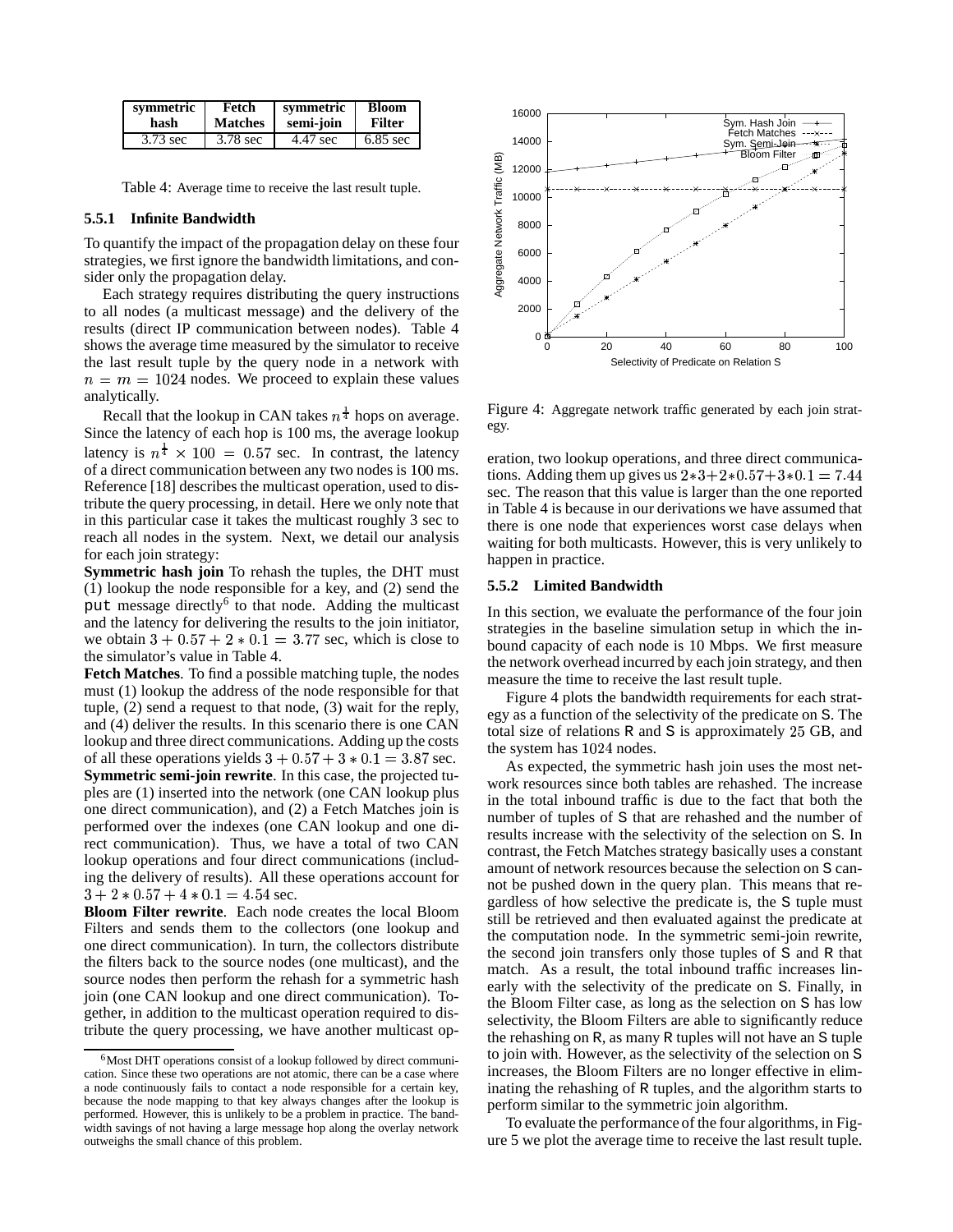

Figure 5: Time to receive the last result tuple for each strategy.

The reason we use the last tuple here rather than the 30-th is to illustrate the different bottlenecks in the system. When the selectivity of the predicate on S is lower than 40%, the bottleneck is the inbound capacity of the computation nodes. As a result, the plots in Figure 5 follow a trend similar to that of the total inbound traffic shown in Figure 4. As the predicate selectivity on S exceeds 40% the number of results increases enough such that the bottleneck switches to being the inbound capacity of the query site.

### **5.6 Effects of Soft State**

In this section we evaluate the robustness of our system in the face of node failures. The typical algorithm used by DHTs to detect node failures is for each node to send periodic keepalive messages to its neighbors. If a certain number of keepalive messages remain unanswered, a node will conclude that its neighbor has failed. Thus, when a node fails, it will take its neighbors some time until they learn that the node has failed. During this time all the packets sent to the failed node are simply dropped. In this section we assume somewhat arbitrarily that it takes 15 seconds to detect a node failure. Once a node detects a neighbor failure, we assume that the node will route immediately around the failure.

When a node fails, all the tuples stored at that node are lost – even if the nodes that published them are still reachable. A simple scheme to counteract this problem is to periodically renew (refresh) all tuples. To evaluate this scheme we plot the average recall as a function of the node failure rate for different refresh periods when there are 4096 nodes in the system (see Figure 6). A refresh period of 60 sec means that each tuple is refreshed every 60 sec. Thus, when a node fails, the tuples stored at that node are unavailable for 30 sec on average. As expected the average recall decreases as the failure rate increases, and increases as the refresh period decreases. For illustration, consider the case when the refresh period is 60 sec and the failure rate is 240 nodes per minute. This means that about  $6\%$  (i.e.,  $240/4096$ ) of the nodes fail every minute. Since it takes up to 30 sec on average until a lost tuple is reinserted in the system, we expect that  $6*30\mathrm{sec}/60\mathrm{sec}$  $=$  3% of the live tuples in the system to be unavailable. This would result in a recall of 97% which is close to the value of 96% ploted in Figure 6. Note that this recall figure is with



Figure 6: Average recall for different refresh periods.



Figure 7: Average time to receive the 30-th result tuple when both the size of the network and the load are scaled up for a transit stub topology (compare this with the plot in Figure 3). Each data point is averaged over three simulations.

respect to the reachable snapshot semantics presented in Section 3.3.

### **5.7 Transit Stub Topology**

So far, in our simulations we have used a fully-connected network topology. A natural question is whether using a more complex and realistic network topology would change the results. In this section, we try to answer this question by using the GT-ITM package [6] to generate a transit stub network topology. The network consists of four transit domains. There are 10 nodes per transit domain, and there are three stub domains per transit node. The number of nodes in the system are distributed uniformly among the stub domains. The transit-to-transit latency is 50 ms, the transit-to-stub latency is 10 ms, and the latency between two nodes within the same stub is 2 ms. The inbound link to each node is 10 Mbps.

Figure 7 shows the results of reruning the scalability experiments from Section 5.4 using the transit-stub topology. The results exhibit the same trends as the results obtained by using the fully-connected topology (see Figure 3). The only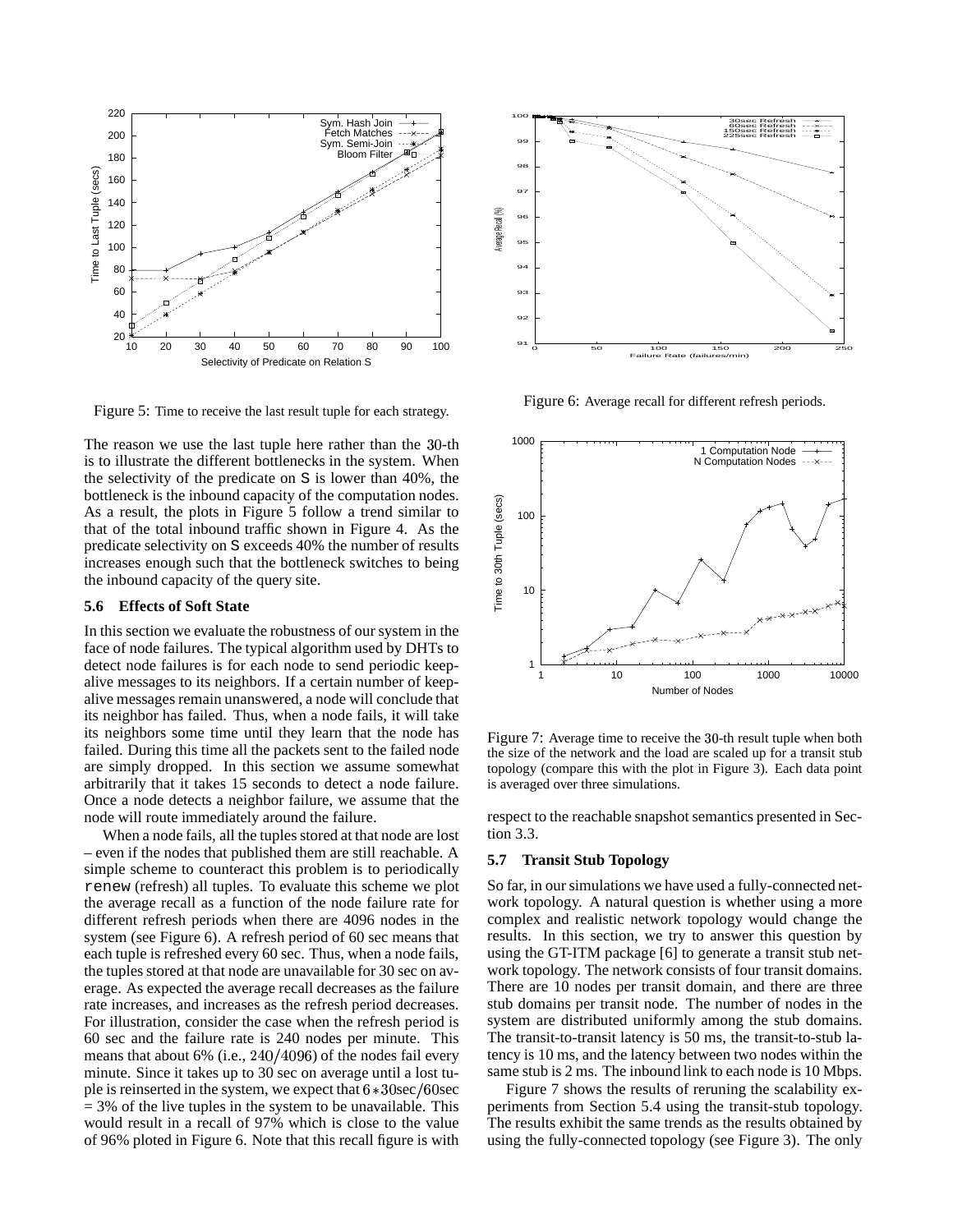

Figure 8: Average time to receive the 30-th result tuple in our prototype implementation. All nodes in the system are also computation nodes. Each data point is averaged over seven independent runs.

significant difference is that the absolute values to receive the 30-th result tuple are larger. This is because the average endto-end delay between two nodes in the transit stub topology is about 170 ms, instead of 100 ms as in the case of the fully connected graph. Also note that in Figure 7 we plot the results only for up 4096 nodes instead of 10,000 nodes. This was the maximum network size allowed by our current simulator using the transit-stub topology. This limitation, together with the fact that we did not observe any qualitative different results for the two topologies, were the main reasons for using the fully-connected topology in this paper.

### **5.8 Experimental Results**

In this section we present the experimental results of running our prototype implementation on a cluster of 64 PCs connected by an 1 Gbps network. Figure 8 plots the time to receive the 30-th result tuple as the number of nodes increases from 2 to 64 and the load scales accordingly. As expected the time to receive the 30-th result tuple practically remains unchanged as both the system size and load are scaled up. The reason that the plot is not smooth is because the cluster we used to run our experiments was typically shared with other competing applications, and was particularly heavily loaded during the period we ran these tests. We believe the peak in response time at 32 nodes is due to an artifact in our CAN implementation.

# **6 Related Work**

Our work on PIER was inspired and informed by a number of research traditions. We attempt to provide a rough overview of related work here.

#### **6.1 Widely-Deployed Distributed Systems**

The leading example of a massively distributed system is the Internet itself. The soft-state consistency of the Internet's internal data [8] is one of the chief models for our work. On the schema standardization front, we note that significant effort is expended in standardizing protocols (e.g. IP, TCP, SMTP, HTTP) to ensure that the "schema" of messages is globally agreed-upon, but that these standards are often driven by popularly deployed software. While rarely stored persistently, the number of bytes generated from each of these "schemas" annually is enormous.

The most prevalent distributed query systems are P2P filesharing and DNS [21]. Both are examples of globally standardized schemas, and both make significant sacrifices in data consistency in order to scale: neither provides anything like transactional guarantees. Filesharing systems today do not necessarily provide full recall of all relevant results, and often provide poor precision by returning docIDs that are currently inaccessible. DNS does a better job on recall, but also keeps stale data for a period of time and hence can sacrifice precision. The scalability and adoption model of these systems is another model for our work here.

## **6.2 Database Systems**

Query processing in traditional distributed databases focused on developing bandwidth-reduction schemes, including semi-joins and Bloom joins, and incorporated these techniques into traditional frameworks for query optimization [23]. Mariposa was perhaps the most ambitious attempt at geographic scaling in query processing, attempting to scale to thousands of sites [32]. Mariposa focused on overcoming cross-administrative barriers by employing economic feedback mechanisms in the cost estimation of a query optimizer. To our knowledge, Mariposa was never deployed or simulated on more than a dozen machines, and offered no new techniques for query *execution*, only for query optimization and storage replication. By contrast, we postpone work on query optimization in our geographic scalability agenda, preferring to first design and validate the scalability of our query execution infrastructure.

Many of our techniques here are adaptations of query execution strategies used in parallel database systems [10]. Unlike distributed databases, parallel databases have had significant technical and commercial impact. While parallelism *per se* is not an explicit motivation of our work, algorithms for parallel query processing form one natural starting point for systems processing queries on multiple machines.

### **6.3 P2P Database and IR Proposals**

P2P databases are a growing area of investigation. An early workshop paper focused on storage issues [14], which we intentionally sidestep here – our design principles for scalability lead us to only consider soft-state storage in PIER. A related body of work is investigating the semantic data integration challenges in autonomous P2P databases (e.g. [15, 3].) Solutions to those problems are not a prerequisite for the impact of our work, but would nicely complement it.

This paper builds on our initial workshop proposal for PIER [16]. To our knowledge, this paper presents the first serious treatment of scalability issues in a P2P-style relational query engine. There is an emerging set of P2P text search proposals [27, 33] that are intended to provide traditional IR functionality. These are analogous to a workload-specific relational query engine, focusing on Bloom-Filter-based intersections of inverted index posting lists.

### **6.4 Network Monitoring**

A number of systems have been proposed for distributed network monitoring. The closest proposal to our discussion here is Astrolabe, an SQL-like query system focused specif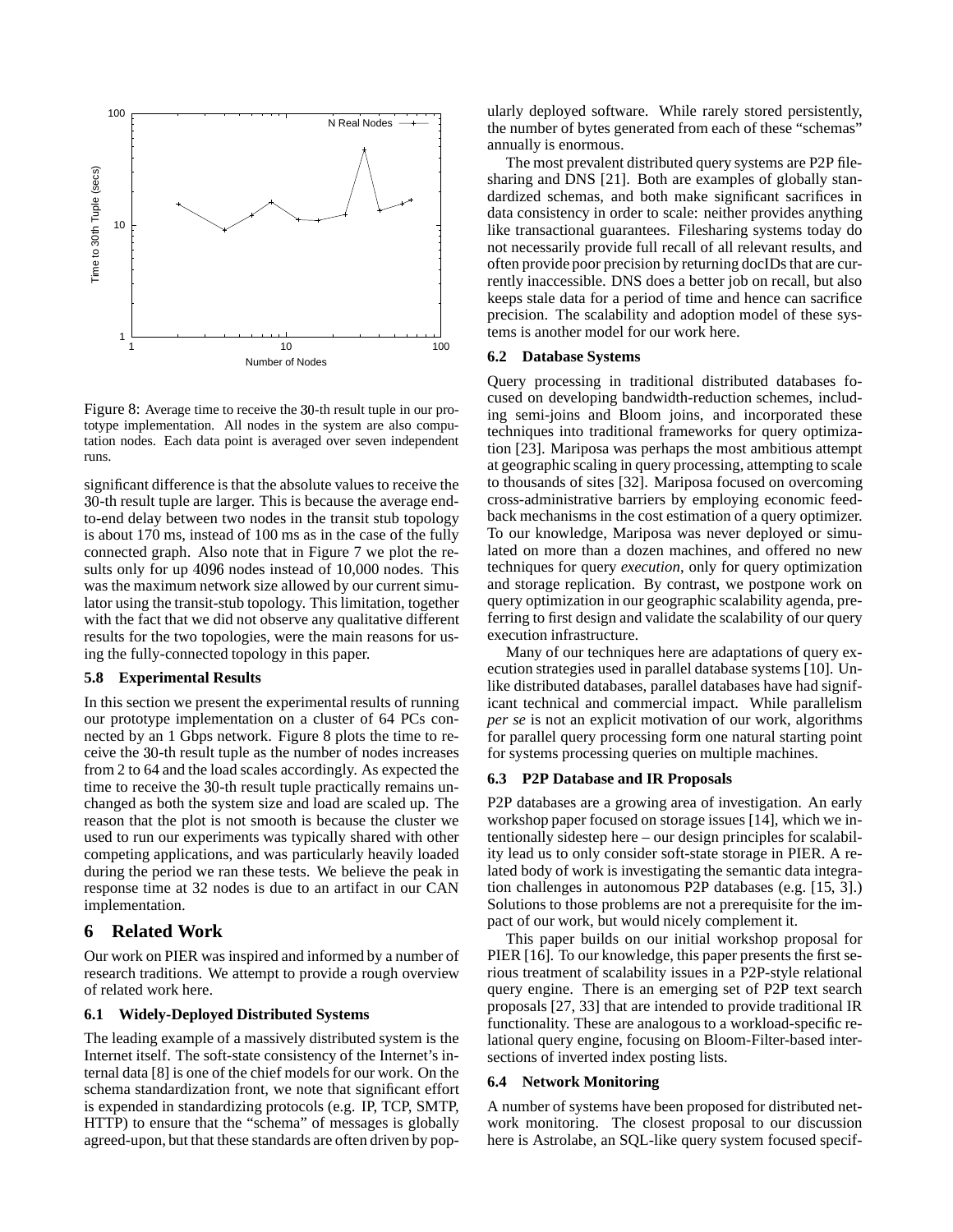ically on aggregation queries for network monitoring [34]. Astrolabe provides the ability to define materialized aggregation views over sub-nets, and to run queries that hierarchically compose these views into coarser aggregates. Astrolabe provides a constrained subset of SQL that sacrifices general query facilities in favor of a family of queries that exploit this hierarchy efficiently. This contrasts with the flat topology and general platform provided by PIER.

Another workshop proposal for peer-to-peer network monitoring software is presented in [30], including a simple query architecture, and some ideas on trust and verification of measurement reports.

### **6.5 Continuous Queries and Streams**

A final related body of work is the recent flurry of activity on processing continuous queries over data streams; these proposals often use network monitoring as a driving application [2]. Certainly continuous queries are natural for network monitoring, and this body of work may be especially relevant here in its focus on data compression ("synopses") and adaptive query optimization. To date, work on querying streams has targeted centralized systems.

Somewhat more tangential are proposals for query processing in wireless sensor networks [5, 20]. These systems share our focus on peer-to-peer architectures and minimizing network costs, but typically focus on different issues of power management, extremely low bandwidths, and very lossy communication channels.

# **7 Conclusions and Future Work**

In this paper we present the initial design and implementation of PIER, a structured query system intended to run at Internet scale. PIER is targeted at *in situ* querying of data that preexists in the wide area. To our knowledge, our demonstration of the scalability of PIER to over 10,000 nodes is unique in the database literature, even on simulated networks. Our experiments on actual hardware have so far been limited by the machines available to us, but give us no reason to doubt the scalability shown in our simulation results. We are currently deploying PIER on the PlanetLab testbed [25], which will afford us experience with a large collection of nodes distributed across the Internet.

The scalability of PIER derives from a small set of relaxed design principles, which led to some of our key decisions, including: the adoption of soft state and dilated-reachable snapshot semantics; our use of DHTs as a core scalability mechanism for indexing, routing and query state management; our use of recall as a quality metric; and our applications in network monitoring.

In this initial work we focused on the query execution aspects of PIER, and we believe this initial design thrust was sound. Our scalability results for "hand-wired" queries encourage us to pursue a number of additional research thrusts. These include the following:

**Network Monitoring Applications:** The existing PIER implementation is nearly sufficient to support some simple but very useful network monitoring applications, a topic of particular interest to the networking researchers among us. Implementing a handful of such applications should help us to prioritize our work on the many system design topics we discuss next.

**Recursive Queries on Network Graphs:** Computer networks form complex graphs, and it is quite natural to recursively query them for graph properties. As a simple example, in the Gnutella filesharing network it is useful to compute the set of nodes reachable within  $k$  hops of each node. A twist here is that *the data is the network*: the graph being queried is in fact the communication network used in execution. This very practical recursive query setting presents interesting new challenges in efficiency and robustness.

**Hierarchical aggregation and DHTs.** In this paper we focused on implementation and analysis of distributed joins. We have also implemented DHT-based hash grouping and aggregation in PIER in a straightforward fashion, analogous to what is done in parallel databases. However, parallel databases are designed for bus-like network topologies, and the techniques for aggregation are not necessarily appropriate in a multi-hop overlay network. Other in-network aggregation schemes, like those of Astrolabe [34] and TAG [20], perform *hierarchical* aggregation in the network, providing reduced bandwidth utilization and better load-balancing as a result. It is not clear how to leverage these ideas in a DHTbased system like PIER. One possible direction is to leverage the application callbacks supported during intermediate routing hops in many DHTs – data could be aggregated as it is routed, somewhat like the scheme in TAG. However it is not clear how to do this effectively. An alternative is to superimpose an explicit hierarchy on the DHT, but this undercuts the basic DHT approach to robustness and scalability.

**Efficient range predicates**: Because DHTs are a hashing mechanism, we have focused up to now on equality predicates, and in particular on equi-joins. In future, it is important for PIER to efficiently support other predicates. Foremost among these are the standard unidimensional range predicates typically supported in database systems by B-trees. Other important predicates include regular expressions and other string-matching predicates, multidimensional ranges, and near-neighbor queries.

**Catalogs and Query Optimization**: We have seen that our existing boxes-and-arrows-based query engine scales, but for usability and robustness purposes we would prefer to support declarative queries. This necessitates the design of a catalog manager and a query optimizer. A catalog is typically small, but has more stringent availability and consistency requirements than most of the data we have discussed up to now, which will stress some of our design principles. On the query optimization front, one approach is to start from classic parallel [17] and distributed database approaches [19], and simply enhance their cost models to reflect the properties of DHTs. This may not work well given the heterogeneity and shifting workloads on the wide-area Internet. We are considering mid-query adaptive optimization approaches like eddies [1] to capture changes in performance; adaptivity is especially attractive if we focus on continuous queries as we discuss below.

**Continuous queries over streams**: As noted in Section 6, we concur with prior assertions that continuous queries are natural over network traces, which may be wrapped as unbounded data streams. PIER already provides a pipelining query engine with an asynchronous threading model, so we can already process queries over wrapped distributed "streams" by introducing "windowing" schemes into our join